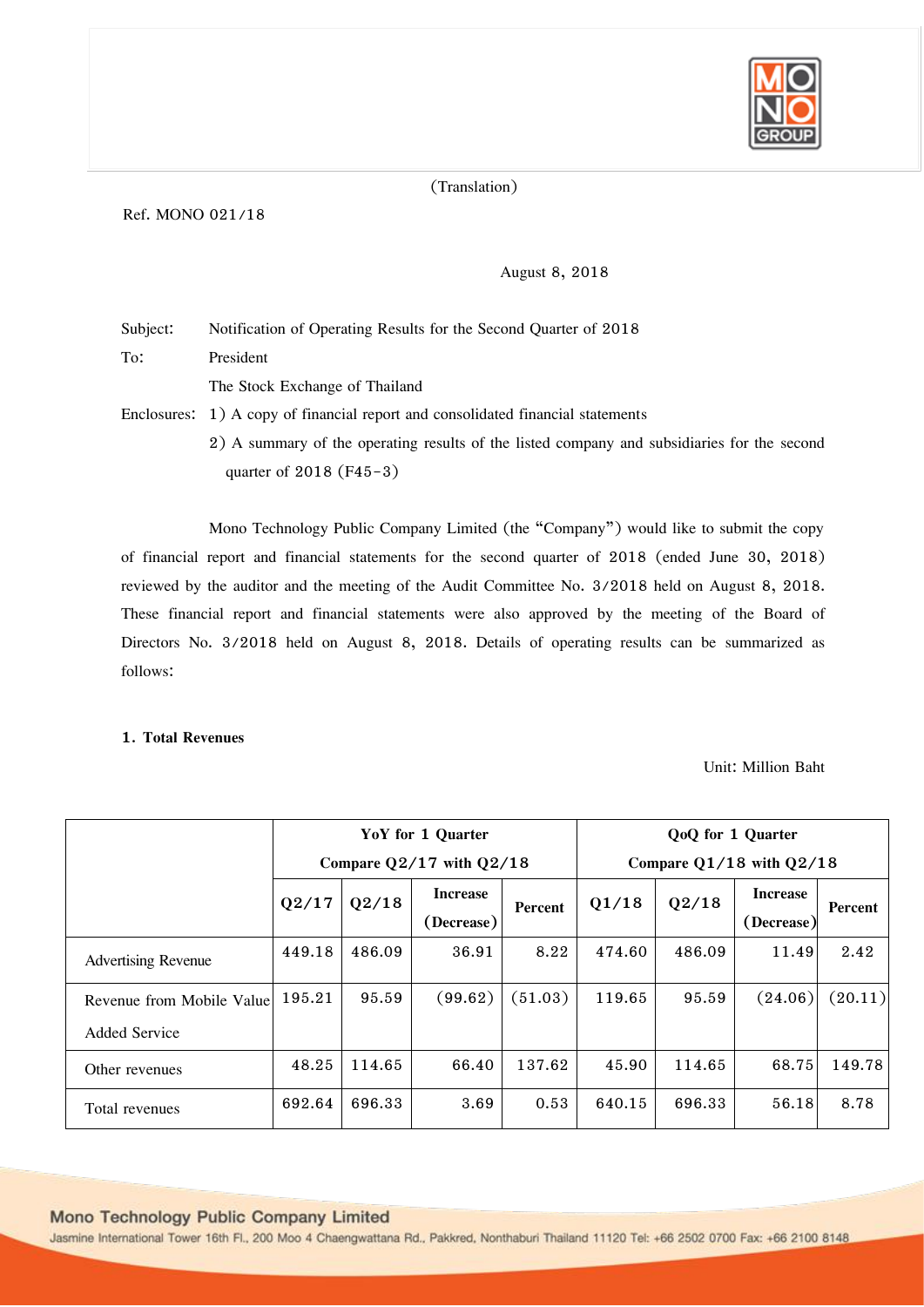For the second quarter of 2018 (3 months), the total revenue of the Company and subsidiaries amounted to 696.33 million Baht, compared to 692.64 million Baht of the second quarter of 2017 (3 months), increasing by 3.69 million Baht or 0.53 percent. The advertising revenue for the second quarter of 2018 (3 months) was 486.09 million Baht, compared to 449.18 million Baht of the second quarter of 2017 (3 months), increasing by 36.91 million Baht or 8.22 percent.

For the second quarter of 2018 (3 months), the total revenue of the Company and subsidiaries amounted to 696.33 million Baht, compared to 640.15 million Baht of the first quarter of 2018 (3 months), increasing by 56.18 million Baht or 8.78 percent. The advertising revenue for the second quarter of 2018 (3 months) was 486.09 million Baht, compared to 474.60 million Baht of the first quarter of 2018 (3 months), increasing by 11.49 million Baht or 2.42 percent.

The increase of revenue from advertising was due to the continuous increase in income from digital TV business MONO29 channel which appeared in a high growth of rating. In the second quarter of 2018, the average rating was 1.015, increasing by 18 percent compared to 0.857 in the second quarter of 2017. Currently, in July 2018, the average rating of MONO29 channel was 1.103 which ranked third of all free TV channels. (Data from AGB Nielsen, Rating 4+ 18 hrs.)

# **2. Earning before Interest, Tax, Depreciation and Amortization (EBITDA) and Net Profit**

Unit: Million Baht

|                  |        |         | YoY for 1 Quarter             |         | QoQ for 1 Quarter            |         |                               |                |  |
|------------------|--------|---------|-------------------------------|---------|------------------------------|---------|-------------------------------|----------------|--|
|                  |        |         | Compare $Q2/17$ with $Q2/18$  |         | Compare $Q1/18$ with $Q2/18$ |         |                               |                |  |
|                  | Q2/17  | Q2/18   | <b>Increase</b><br>(Decrease) | Percent | Q1/18                        | Q2/18   | <b>Increase</b><br>(Decrease) | <b>Percent</b> |  |
| Earnings Before  | 340.14 | 394.46  | 54.32                         | 15.97   | 330.91                       | 394.46  | 63.55                         | 19.20          |  |
| Interest, Tax,   |        |         |                               |         |                              |         |                               |                |  |
| Depreciation and |        |         |                               |         |                              |         |                               |                |  |
| Amortization     |        |         |                               |         |                              |         |                               |                |  |
| (EBITDA)         |        |         |                               |         |                              |         |                               |                |  |
| Earnings Before  | 51.63  | 52.36   | 0.73                          | 1.41    | 19.47                        | 52.36   | 32.89                         | 168.93         |  |
| Amortization of  |        |         |                               |         |                              |         |                               |                |  |
| nonprofit assets |        |         |                               |         |                              |         |                               |                |  |
| Reduction of     |        | (38.70) | (38.70)                       |         |                              | (38.70) | (38.70)                       |                |  |
| Amortization of  |        |         |                               |         |                              |         |                               |                |  |
| nonprofit assets |        |         |                               |         |                              |         |                               |                |  |
| Net Profit       | 51.63  | 13.66   | (37.97)                       | (73.54) | 19.47                        | 13.66   | (5.81)                        | (29.84)        |  |